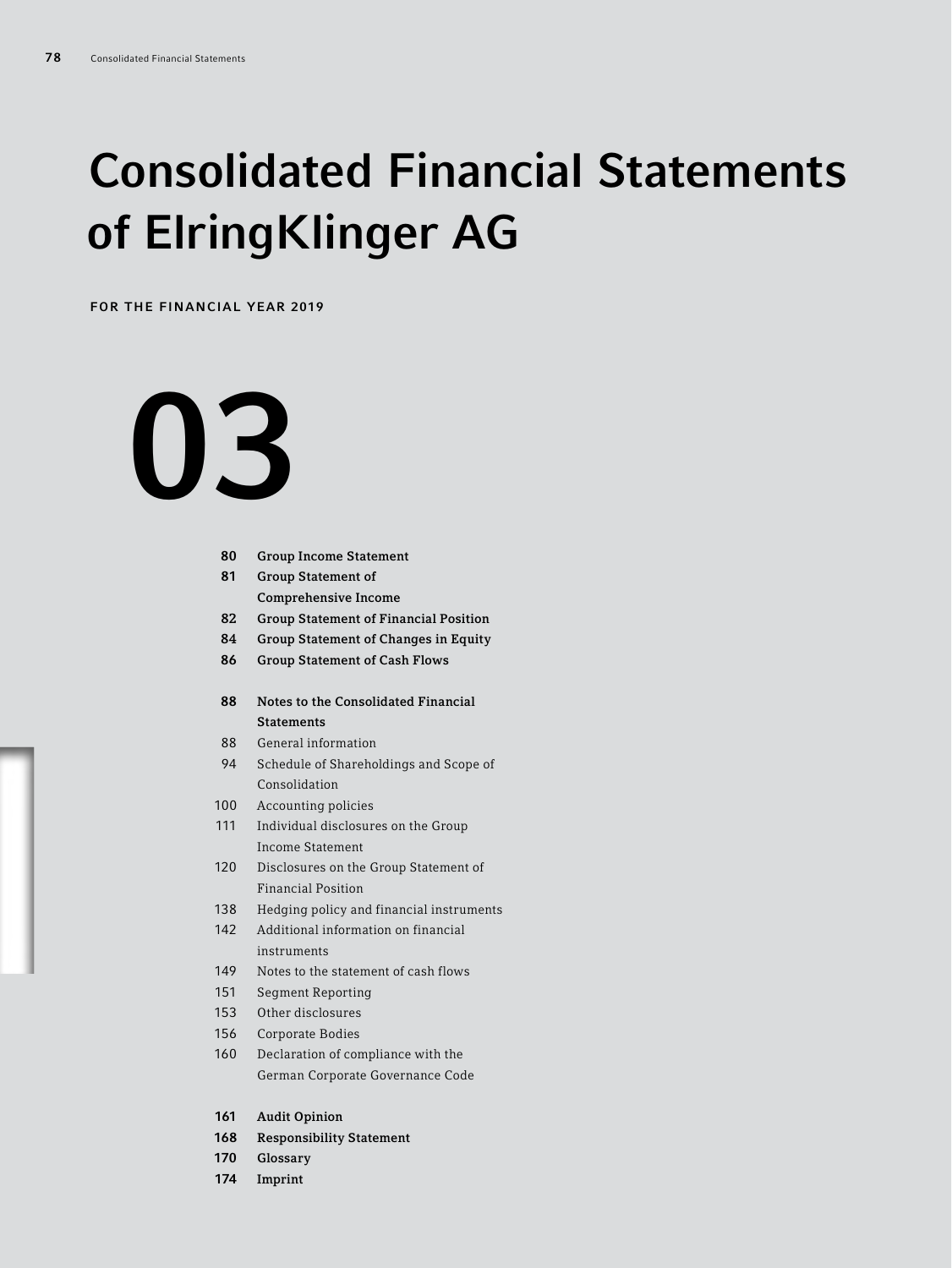

#### UNDERBODY PROTECTION

This underbody protection made of ultra-light plastic is capable of withstanding extreme loads – properties that make it particularly interesting for electric vehicles. Go to »The power of a light touch« in our magazine »pulse« for further insights.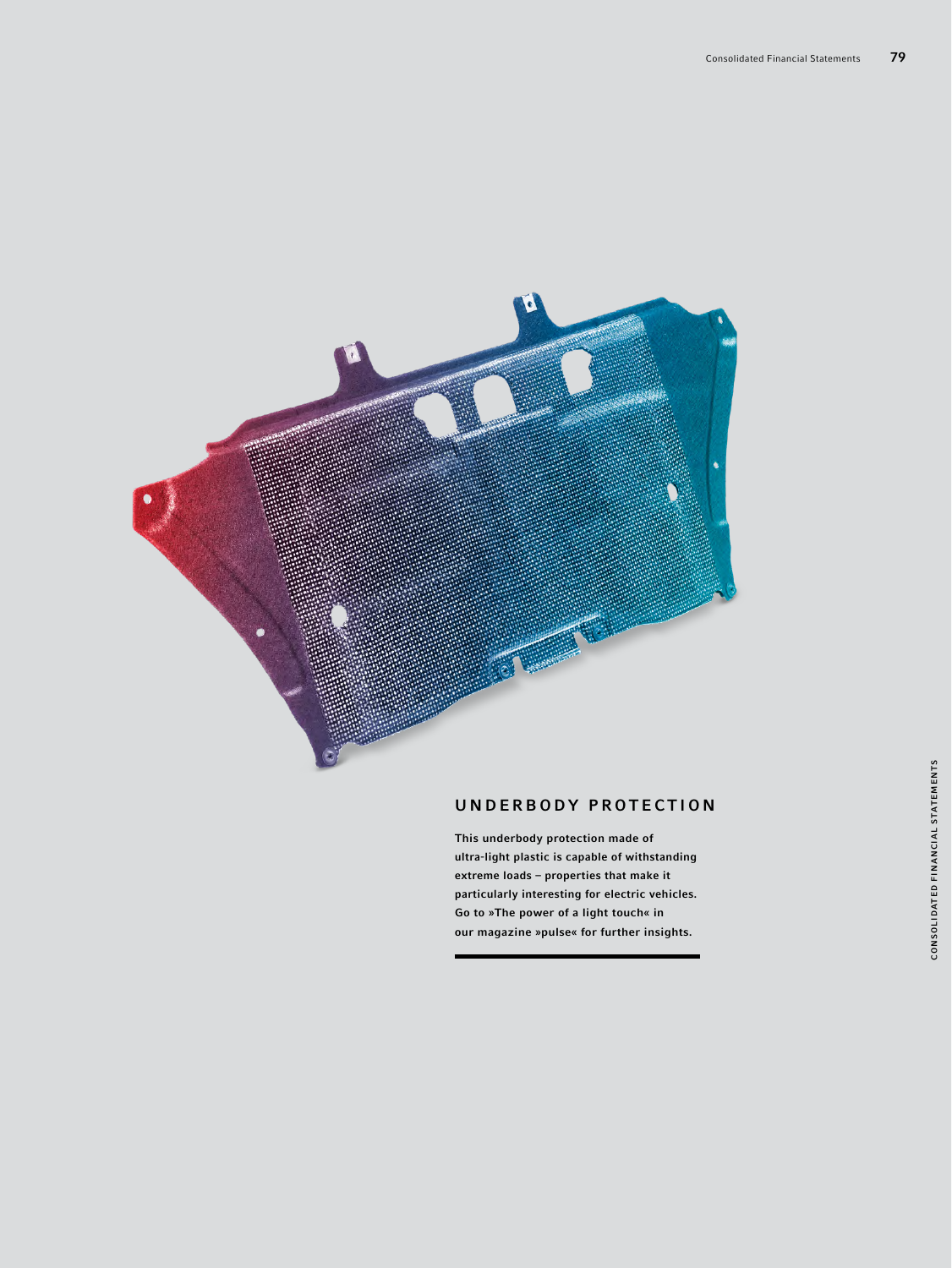## Group Income Statement

#### of ElringKlinger AG, January 1 to December 31, 2019

| EUR k                                                      | <b>Note</b> | 2019         | 2018         |
|------------------------------------------------------------|-------------|--------------|--------------|
| Sales revenue                                              | (1)         | 1,727,025    | 1,699,000    |
| Cost of sales                                              | (2)         | $-1,401,746$ | $-1,328,917$ |
| Gross profit                                               |             | 325,279      | 370,083      |
| Selling expenses                                           | (3)         | $-133,435$   | $-146,516$   |
| General and administrative expenses                        | (4)         | $-84,823$    | $-84,046$    |
| Research and development costs                             | (5)         | $-64,071$    | $-76,116$    |
| Other operating income                                     | (6)         | 33,506       | 45,599       |
| Other operating expenses                                   | (7)         | $-15,223$    | $-12,824$    |
| Operating result/EBIT                                      |             | 61,233       | 96,180       |
| Finance income                                             |             | 23,104       | 33,157       |
| Finance costs                                              |             | $-43,214$    | $-42,608$    |
| Share of result of associates                              | (8)         | 538          | $-5,283$     |
| Net finance costs                                          | (9)         | $-19,572$    | $-14,734$    |
| <b>Earnings before taxes</b>                               |             | 41,661       | 81,446       |
| Income tax expense                                         | (10)        | $-36,649$    | $-33,543$    |
| Net income                                                 |             | 5,012        | 47,903       |
| of which: attributable to non-controlling interests        | (23)        | 944          | 4,068        |
| of which: attributable to shareholders of ElringKlinger AG | (23)        | 4,068        | 43,835       |
| Basic and diluted earnings per share in EUR                | (11)        | 0.06         | 0.69         |
|                                                            |             |              |              |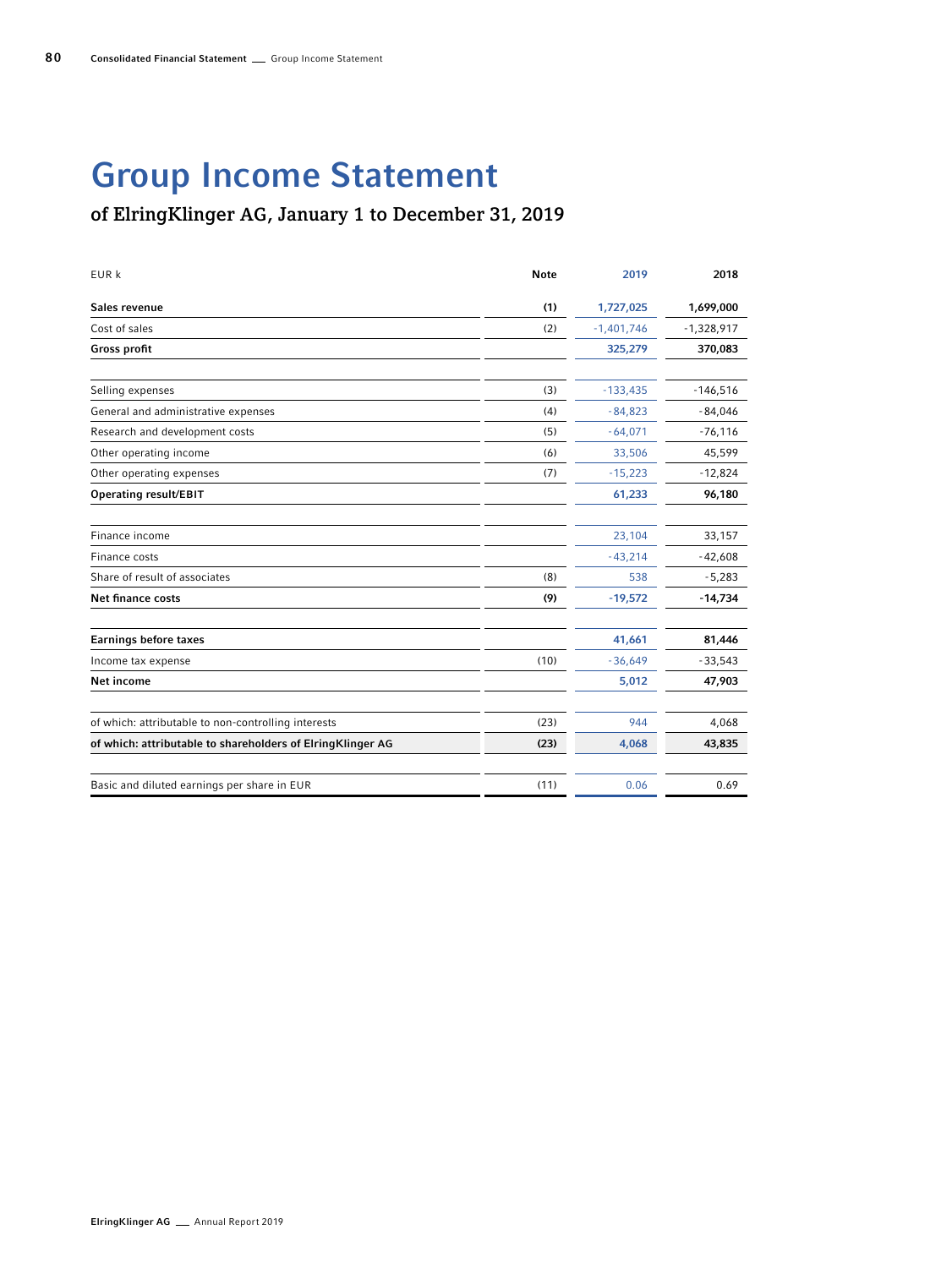## Group Statement of Comprehensive Income

of ElringKlinger AG, January 1 to December 31, 2019

| EUR k                                                                                     | 2019      | 2018      |
|-------------------------------------------------------------------------------------------|-----------|-----------|
| Net income                                                                                | 5,012     | 47,903    |
| Currency translation difference                                                           | 12,880    | $-5,083$  |
| Reclassification of foreign exchange losses included in the income statement              | 0         | $-6,365$  |
| Share of other comprehensive income of associates                                         | $-106$    | -6        |
| Gains and losses that can be reclassified to the income<br>statement in future periods    | 12,774    | $-11,454$ |
| Remeasurement of defined benefit plans, net                                               | $-15,892$ | 2,332     |
| Gains and losses that cannot be reclassified to the income<br>statement in future periods | $-15,892$ | 2,332     |
| Other comprehensive income after taxes                                                    | $-3,118$  | -9,122    |
| Total comprehensive income                                                                | 1,894     | 38,781    |
| of which: attributable to non-controlling interests                                       | 750       | 4,032     |
| of which: attributable to shareholders of ElringKlinger AG                                | 1,144     | 34,749    |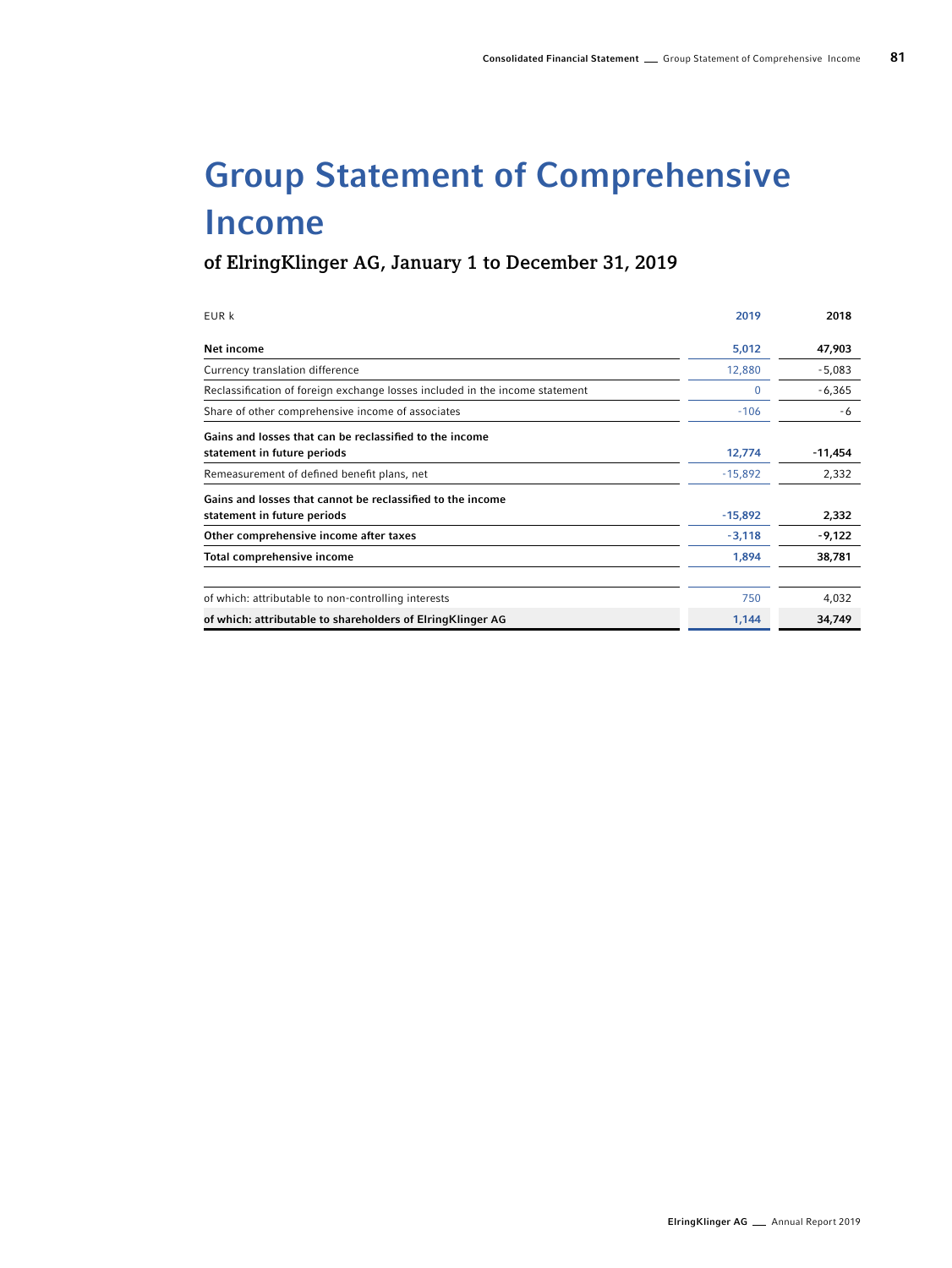## Group Statement of Financial Position

of ElringKlinger AG, as at December 31, 2019

| EUR k                         | <b>Note</b> | Dec. 31, 2019 | Dec. 31, 2018 |
|-------------------------------|-------------|---------------|---------------|
| <b>ASSETS</b>                 |             |               |               |
| Intangible assets             | (12)        | 208,149       | 190,307       |
| Property, plant and equipment | (13)        | 1,043,736     | 997,843       |
| Investment property           | (14)        | 3,263         | 16,567        |
| <b>Financial assets</b>       | (15)        | 3,551         | 2,663         |
| Shares in associates          | (8)         | 23,706        | 23,274        |
| Non-current income tax assets | (16)        | 295           | 98            |
| Other non-current assets      | (16)        | 5,420         | 8,116         |
| Deferred tax assets           | (10)        | 14,964        | 11,805        |
| Contract performance costs    | (17)        | 9,428         | 5,427         |
| Non-current contract assets   | (18)        | 1,512         | 1,319         |
| <b>Non-current assets</b>     |             | 1,314,024     | 1,257,419     |
| Inventories                   | (19)        | 356,477       | 401,391       |
| Current contract assets       | (18)        | 10,891        | 6,297         |
| Trade receivables             | (20)        | 233,231       | 306,351       |
| Current income tax assets     | (20)        | 7,739         | 8,531         |
| Other current assets          | (20)        | 88,683        | 48,432        |
| Cash and cash equivalents     | (21)        | 135,450       | 45,314        |
| <b>Current assets</b>         |             | 832,471       | 816,316       |
| Assets held for sale          | (22)        | 0             | 5,966         |
|                               |             | 2,146,495     | 2,079,701     |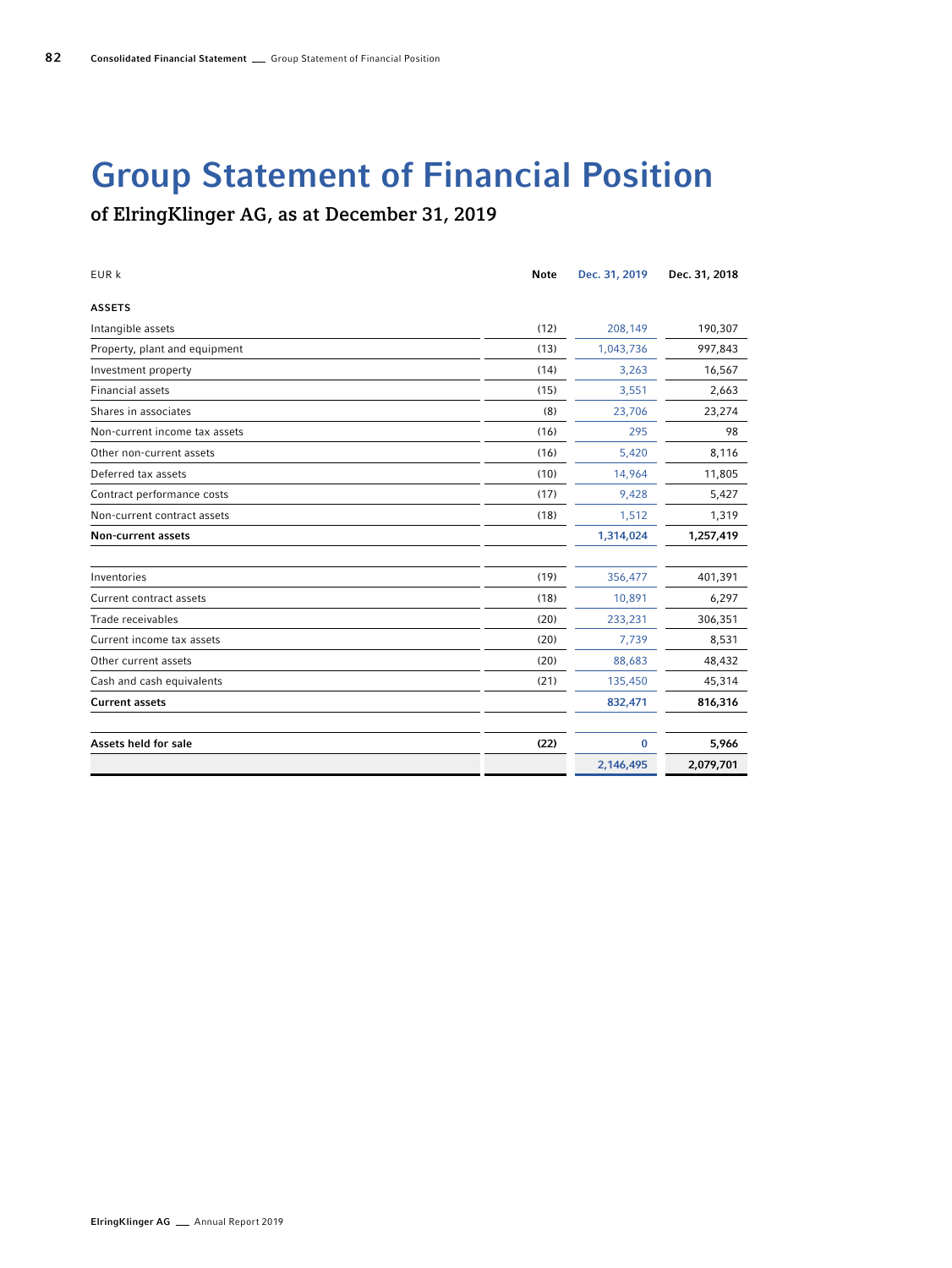| EUR k                                                       | <b>Note</b> | Dec. 31, 2019 | Dec. 31, 2018 |
|-------------------------------------------------------------|-------------|---------------|---------------|
| <b>LIABILITIES AND EQUITY</b>                               |             |               |               |
| Share capital                                               |             | 63,360        | 63,360        |
| Capital reserves                                            |             | 118,238       | 118,238       |
| Revenue reserves                                            |             | 725,128       | 721,060       |
| Other reserves                                              |             | $-52,486$     | $-49,562$     |
| Equity attributable to the shareholders of ElringKlinger AG | (23)        | 854,240       | 853,096       |
| Non-controlling interest in equity                          | (24)        | 36,980        | 37,014        |
| Equity                                                      |             | 891,220       | 890,110       |
| Provisions for pensions                                     | (25)        | 148,215       | 124,401       |
| Non-current provisions                                      | (26)        | 18,503        | 19,603        |
| Non-current financial liabilities                           | (27)        | 570,416       | 472,005       |
| Non-current contract liabilities                            | (28)        | 11,997        | 2,614         |
| Deferred tax liabilities                                    | (10)        | 16,168        | 14,949        |
| Other non-current liabilities                               | (29)        | 8,204         | 8,915         |
| <b>Non-current liabilities</b>                              |             | 773,503       | 642,487       |
| Current provisions                                          | (26)        | 17,713        | 10,769        |
| Trade payables                                              | (29)        | 157,119       | 135,560       |
| <b>Current financial liabilities</b>                        | (27)        | 160,307       | 296,786       |
| Current contract liabilities                                | (28)        | 19,995        | 10,469        |
| Tax payable                                                 | (10)        | 17,060        | 12,470        |
| Other current liabilities                                   | (29)        | 109,578       | 81,050        |
| <b>Current liabilities</b>                                  |             | 481,772       | 547,104       |
| Liabilities relating to assets held for sale                | (22)        | $\bf{0}$      | 0             |
|                                                             |             | 2,146,495     | 2,079,701     |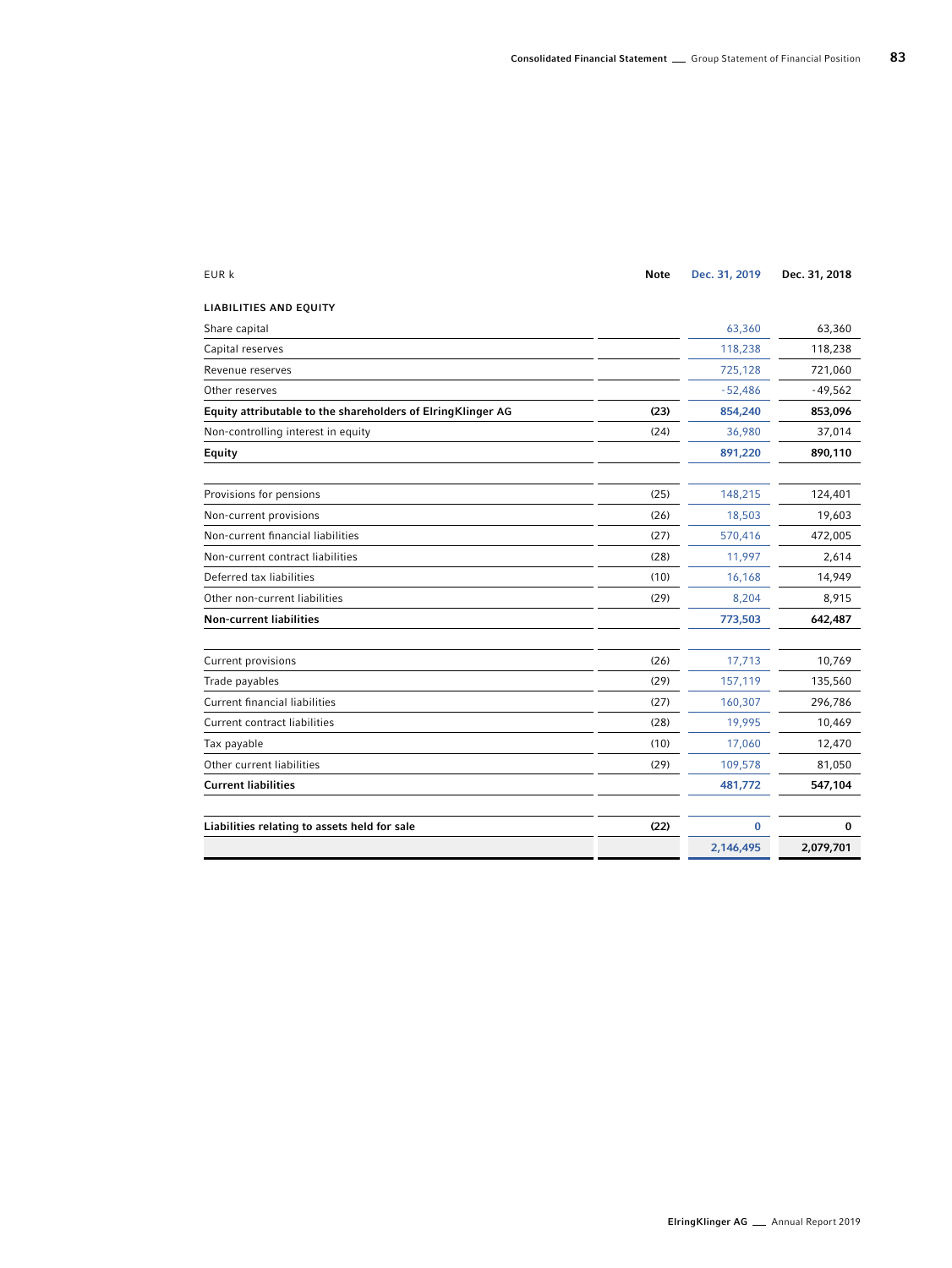## Group Statement of Changes in Equity

of ElringKlinger AG, January 1 to December 31, 2019

| EUR k                                                | Share<br>capital | Capital<br>reserves | Revenue<br>reserves |  |
|------------------------------------------------------|------------------|---------------------|---------------------|--|
|                                                      |                  |                     |                     |  |
| Balance as of Dec. 31, 2017                          | 63,360           | 118,238             | 710,885             |  |
| Application of new standards1                        |                  |                     | $-2,062$            |  |
| Balance as of Jan. 1, 2018                           | 63,360           | 118,238             | 708,823             |  |
| Dividend distribution                                |                  |                     | $-31,680$           |  |
| Purchase of shares from non-controlling interests    |                  |                     |                     |  |
| Change in scope of consolidated financial statements |                  |                     | 82                  |  |
| Total comprehensive income                           |                  |                     | 43,835              |  |
| Net income                                           |                  |                     | 43,835              |  |
| Other comprehensive income                           |                  |                     |                     |  |
| Balance as of Dec. 31, 2018                          | 63,360           | 118,238             | 721,060             |  |
| Balance as of Dec. 31, 2018/Jan. 01, 2019            | 63,360           | 118,238             | 721,060             |  |
| Dividend distribution                                |                  |                     |                     |  |
| Total comprehensive income                           |                  |                     | 4,068               |  |
| Net income                                           |                  |                     | 4,068               |  |
| Other comprehensive income                           |                  |                     |                     |  |
| Balance as of Dec. 31, 2019                          | 63,360           | 118,238             | 725,128             |  |
|                                                      |                  |                     |                     |  |

1 IFRS 15 and IFRS 9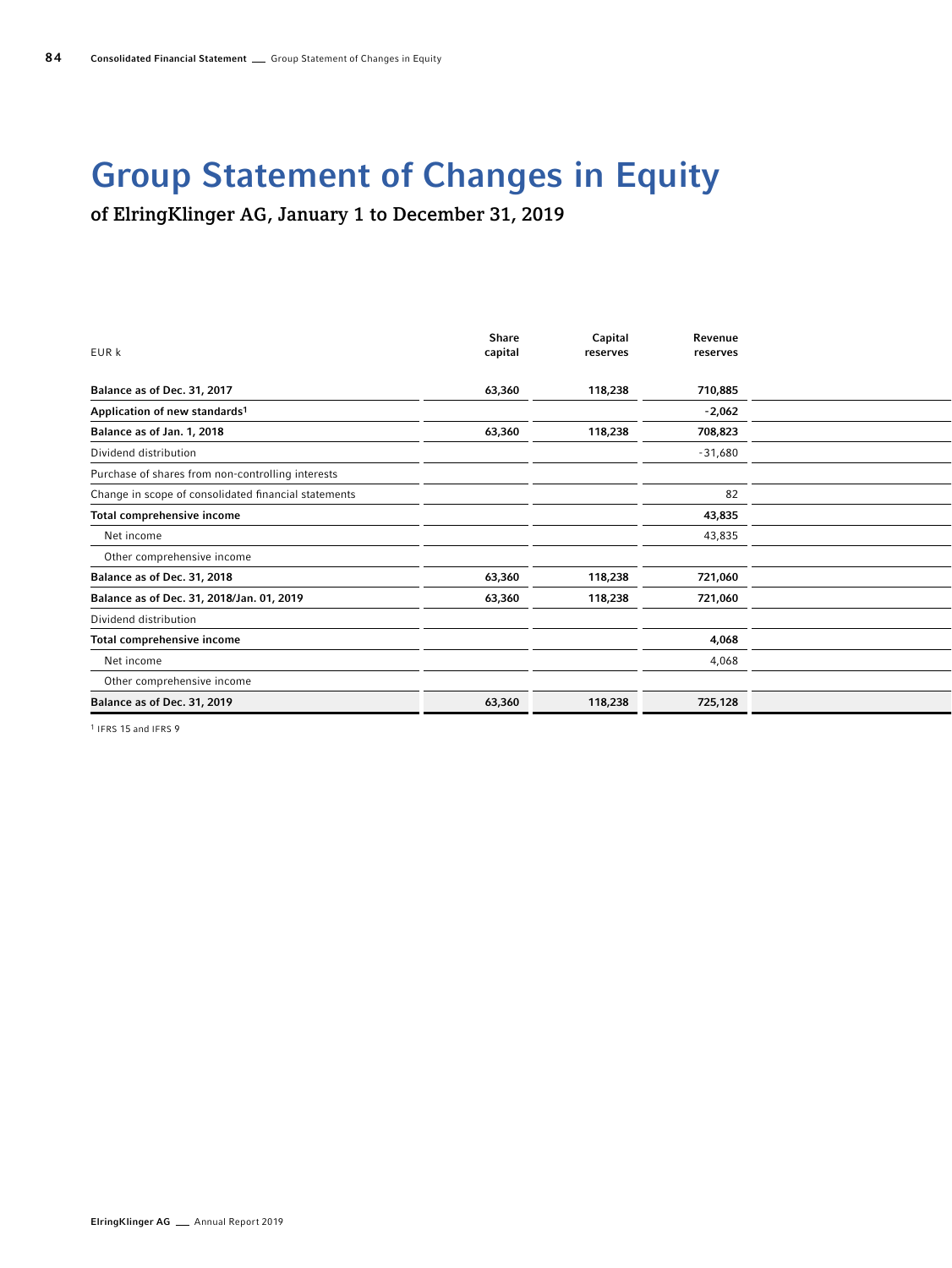| <b>Group equity</b> | Non-controlling<br>interests<br>in equity | <b>Equity</b><br>attributable to the<br>shareholders of<br><b>ElringKlinger AG</b> | Currency<br>translation<br>differences | <b>Equity impact of</b><br>controlling<br>interests | Remeasurement<br>of defined<br>benefit plans,<br>net |
|---------------------|-------------------------------------------|------------------------------------------------------------------------------------|----------------------------------------|-----------------------------------------------------|------------------------------------------------------|
| 889,667             | 37,368                                    | 852,299                                                                            | $-460$                                 | $-212$                                              | $-39,512$                                            |
| $-2,005$            | 57                                        | $-2,062$                                                                           |                                        |                                                     |                                                      |
| 887,662             | 37,425                                    | 850,237                                                                            | $-460$                                 | $-212$                                              | $-39,512$                                            |
| $-33,578$           | $-1,898$                                  | $-31,680$                                                                          |                                        |                                                     |                                                      |
| $\overline{0}$      | 210                                       | $-210$                                                                             |                                        | $-210$                                              |                                                      |
| $-2,755$            | $-2,755$                                  | $\overline{0}$                                                                     |                                        |                                                     | $-82$                                                |
| 38,781              | 4,032                                     | 34,749                                                                             | $-11,364$                              |                                                     | 2,278                                                |
| 47,903              | 4,068                                     | 43,835                                                                             |                                        |                                                     |                                                      |
| $-9,122$            | $-36$                                     | $-9,086$                                                                           | $-11,364$                              |                                                     | 2,278                                                |
| 890,110             | 37,014                                    | 853,096                                                                            | $-11,824$                              | $-422$                                              | $-37,316$                                            |
| 890,110             | 37,014                                    | 853,096                                                                            | -11,824                                | $-422$                                              | -37,316                                              |
| $-784$              | $-784$                                    | $\overline{0}$                                                                     |                                        |                                                     |                                                      |
| 1,894               | 750                                       | 1,144                                                                              | 12,669                                 |                                                     | $-15,593$                                            |
| 5,012               | 944                                       | 4,068                                                                              |                                        |                                                     |                                                      |
| $-3,118$            | $-194$                                    | $-2,924$                                                                           | 12,669                                 |                                                     | $-15,593$                                            |
| 891,220             | 36,980                                    | 854,240                                                                            | 845                                    | $-422$                                              | $-52,909$                                            |
|                     |                                           |                                                                                    |                                        |                                                     |                                                      |

Other reserves